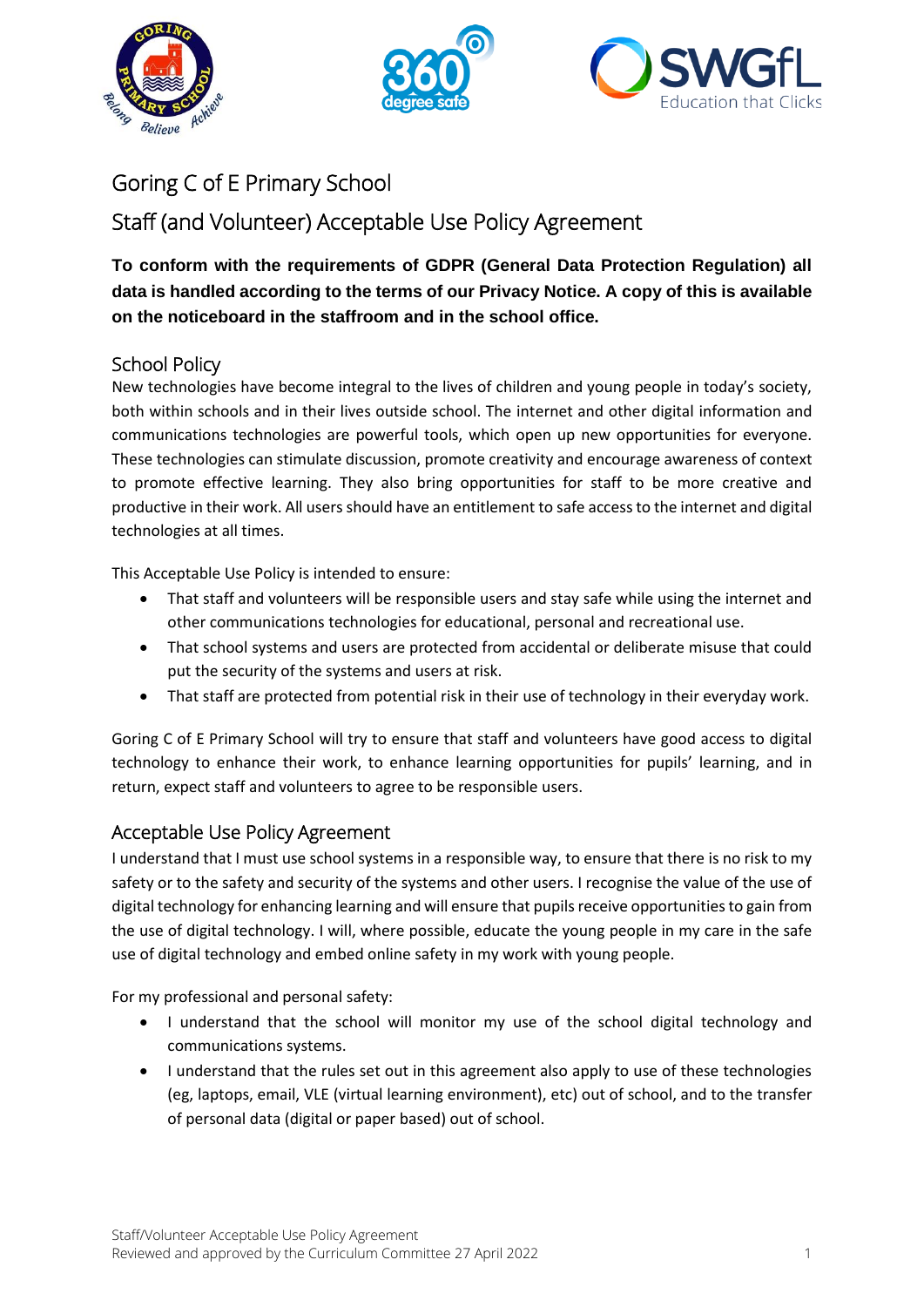





- I understand that the school digital technology systems are primarily intended for educational use and that I will only use the systems for personal or recreational use within the policies and rules set down by the school.
- I will not disclose my username or password to anyone else, nor will I try to use any other person's username and password. I understand that I should not write down or store a password where it is possible that someone may steal it.
- I will immediately report any illegal, inappropriate or harmful material or incident I become aware of to the appropriate person.

I will be professional in my communications and actions when using school ICT systems:

- I will not access, copy, remove or otherwise alter any other users' files, without their express permission.
- I will communicate with others in a professional manner; I will not use aggressive or inappropriate language and I appreciate that others may have different opinions.
- I will ensure that when I take and / or publish images of others I will do so with their permission and in accordance with the school's policy on the use of digital / video images. I will not use my personal equipment to record these images unless I have permission to do so. Where these images are published (eg, on the school website / VLE) it will not be possible to identify by name, or other personal information, those who are featured.
- I will only use social networking sites in school in accordance with the school's policies.
- I will only communicate with pupils and parents / carers using official school systems. Any such communication will be professional in tone and manner.
- I will not engage in any online activity that may compromise my professional responsibilities.

The school and the local authority have the responsibility to provide safe and secure access to technologies and ensure the smooth running of the school:

- When I use my mobile devices (laptops / tablets / mobile phones / USB devices, etc) in school, I will follow the rules set out in this agreement, in the same way as if I was using school equipment. I will also follow any additional rules set by the school about such use. I will ensure that any such devices are protected by up-to-date anti-virus software and are free from viruses.
- I will not use personal email addresses on the school ICT systems.
- I will not open any hyperlinks in emails or any attachments to emails, unless the source is known and trusted, or if I have any concerns about the validity of the email (due to the risk of the attachment containing viruses or other harmful programmes).
- I will ensure that my data is regularly backed up, in accordance with relevant school policies.
- I will not try to upload, download or access any materials which are illegal (child sexual abuse images, criminally racist material, adult pornography covered by the Obscene Publications Act) or inappropriate or may cause harm or distress to others. I will not try to use any programmes or software that might allow me to bypass the filtering / security systems in place to prevent access to such materials.